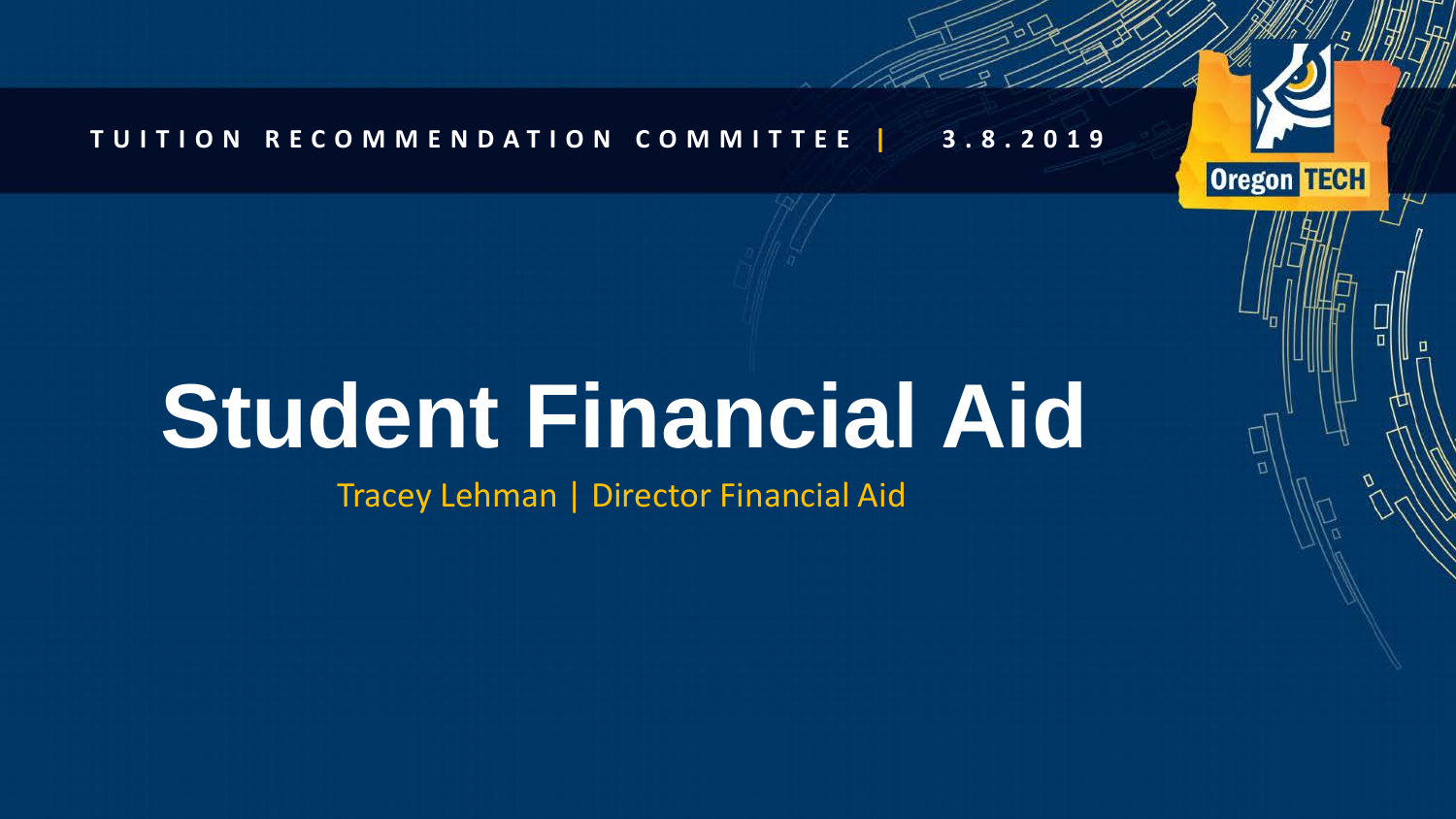# **Increased Fee Remissions for needy students**

- Oregon Tech Supplemental Grant
	- Pell eligible students
	- Ranges from \$1,000-\$1,600
	- Increased number of students and overall amount disbursed the last 3 years ( **\$255,192** 16/17- **\$366,888** 17/18 **\$409,950** 18/19)

**Oregon TECH** 

- Close The Gap
	- Student just outside of Pell eligibility
	- \$1,000-\$3,000
	- Increased amount disbursed ( **\$82,729** 18/19 **\$74,400** 17/18)
- Overall Fee remissions have increased each year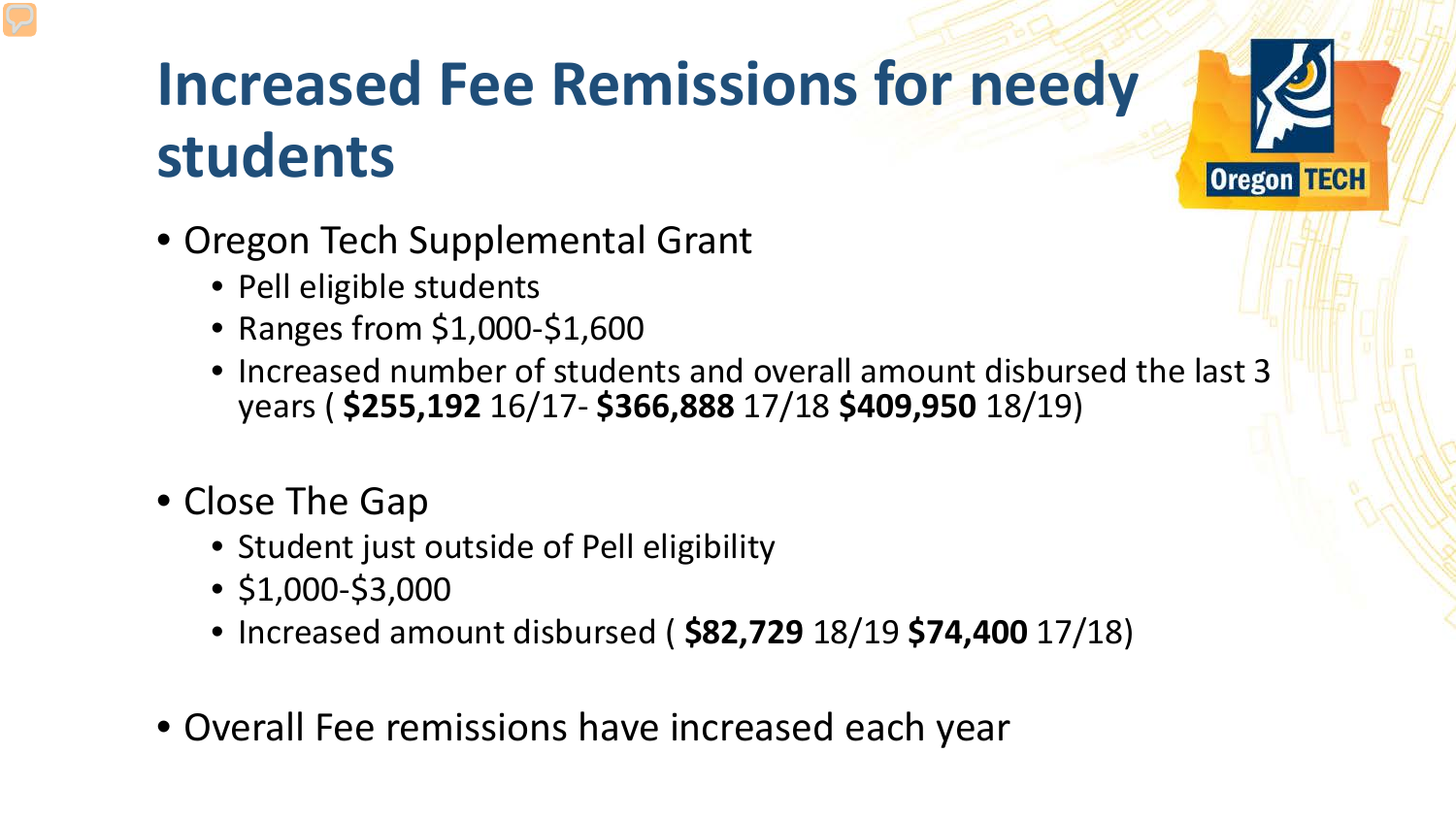### Charts w/ increases

### **Oregon Tech Supplemental Close the Gap**





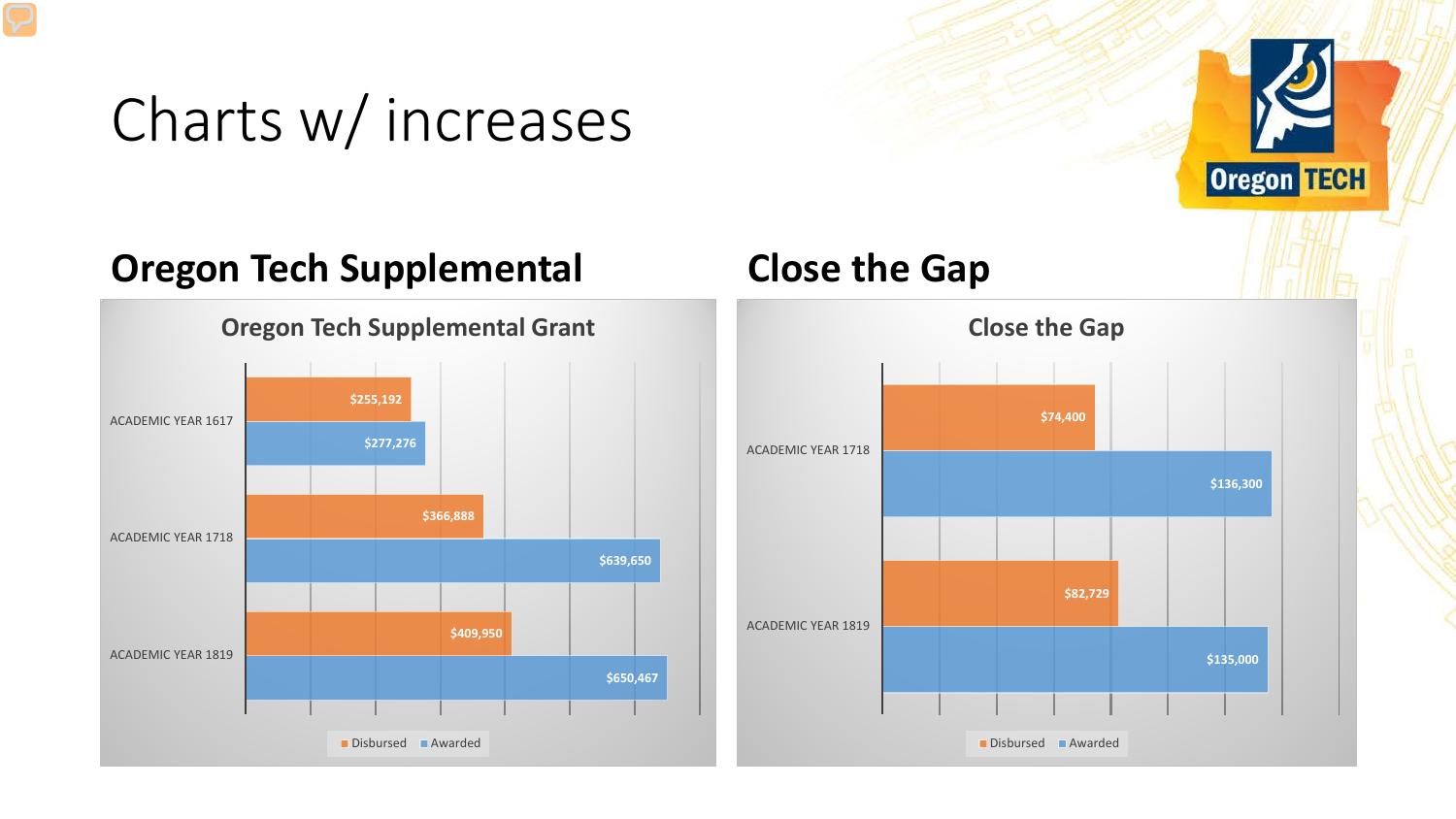# **Oregon TECH**

# Presidential ETC. & Overall Fee Remissions

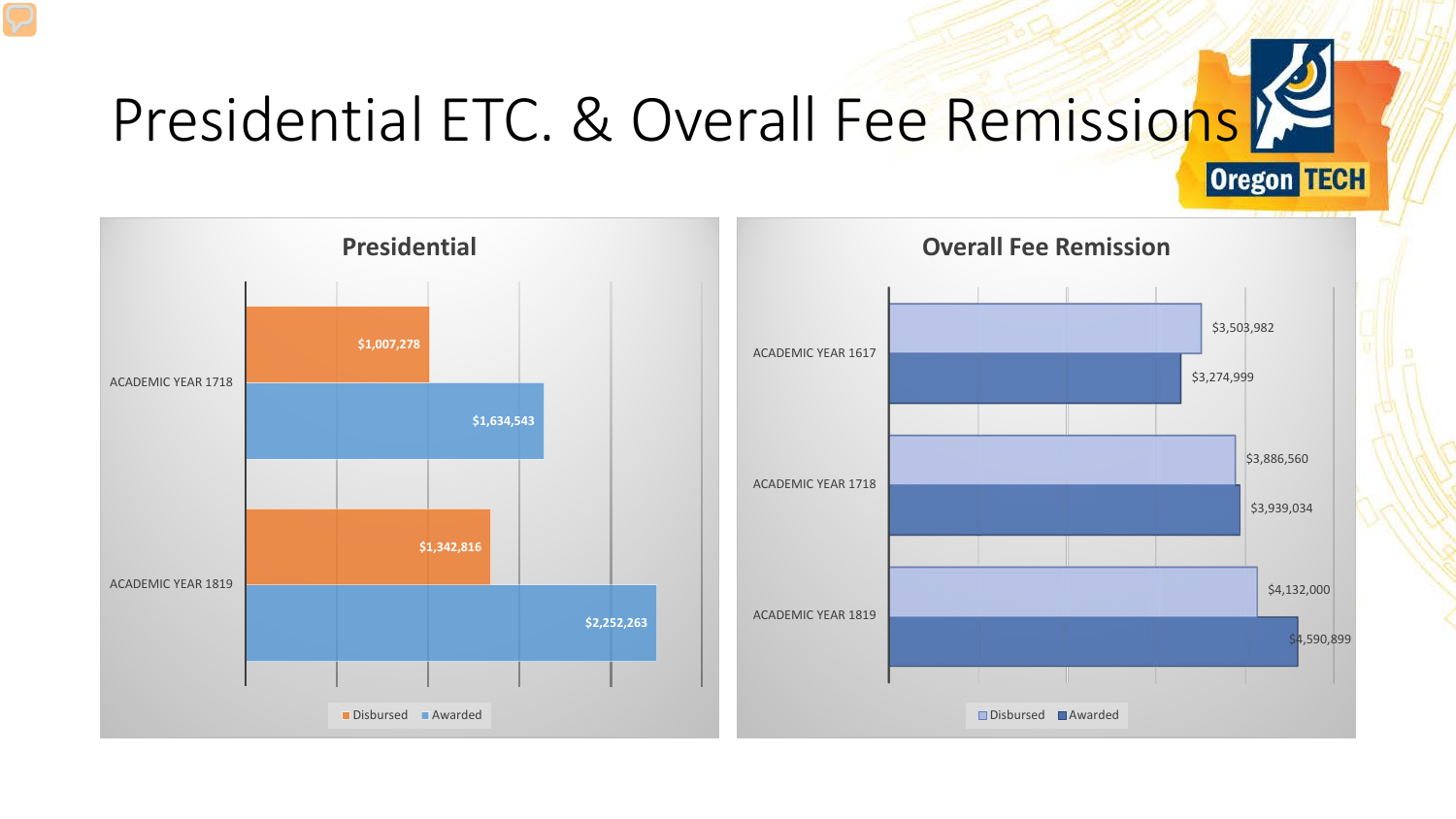## **Other Initiatives/Points**

- Broaden eligibility for Presidential Awards in 2019-20
- Working with EAB on Financial Aid Strategy (slides next)
	- Targeting high achieving low income students
- Just started awarding for 2019-20, anticipate increases in OTSG and Close the Gap as well
- Overall diversity has increased in student population (next slide)

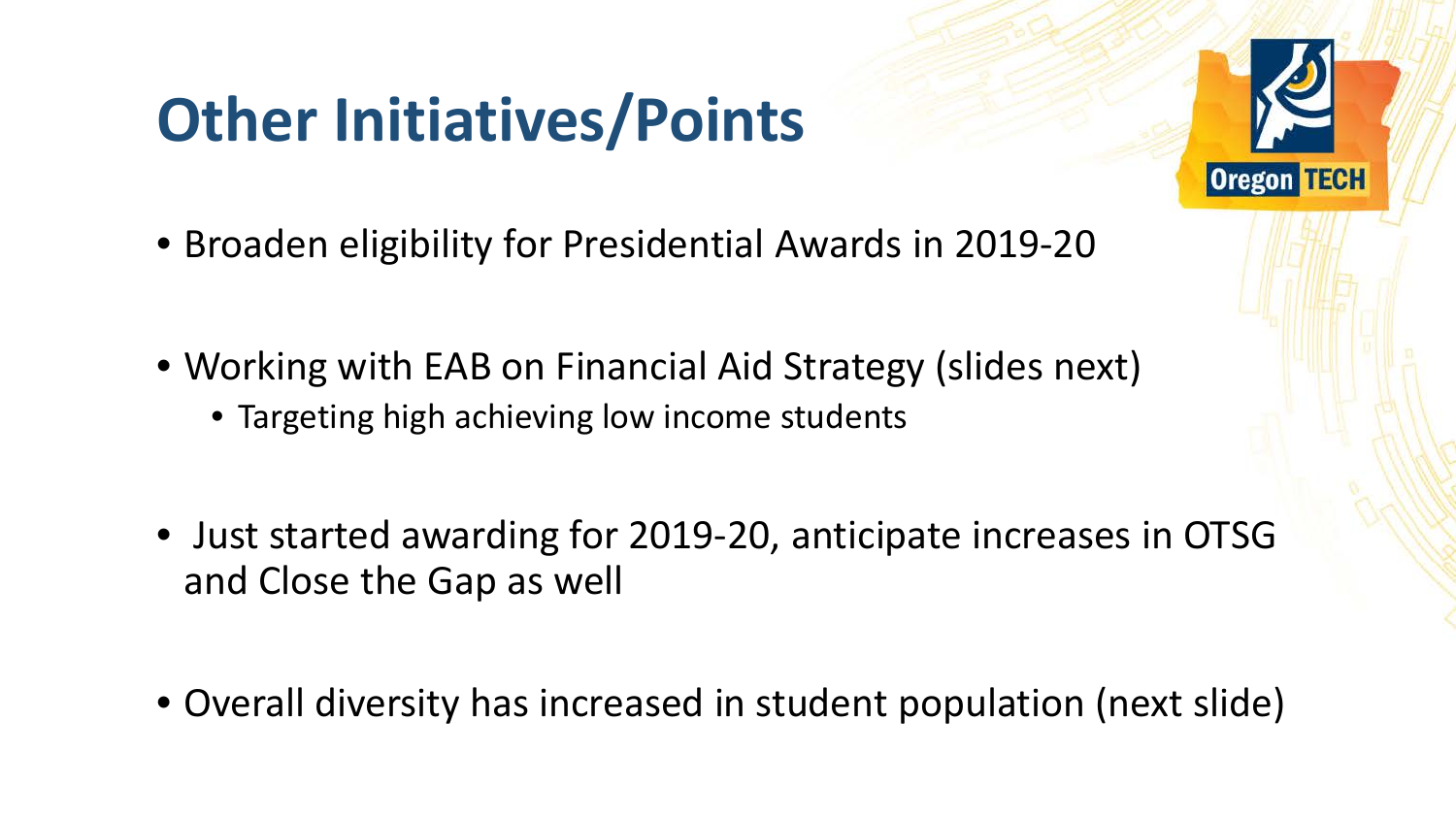### Admits by EFC Rank

**In-State** 



 $E($ 

**Oregon TECH** 

### **Expected Family Contribution**

 $= 2016 = 2017 = 2018$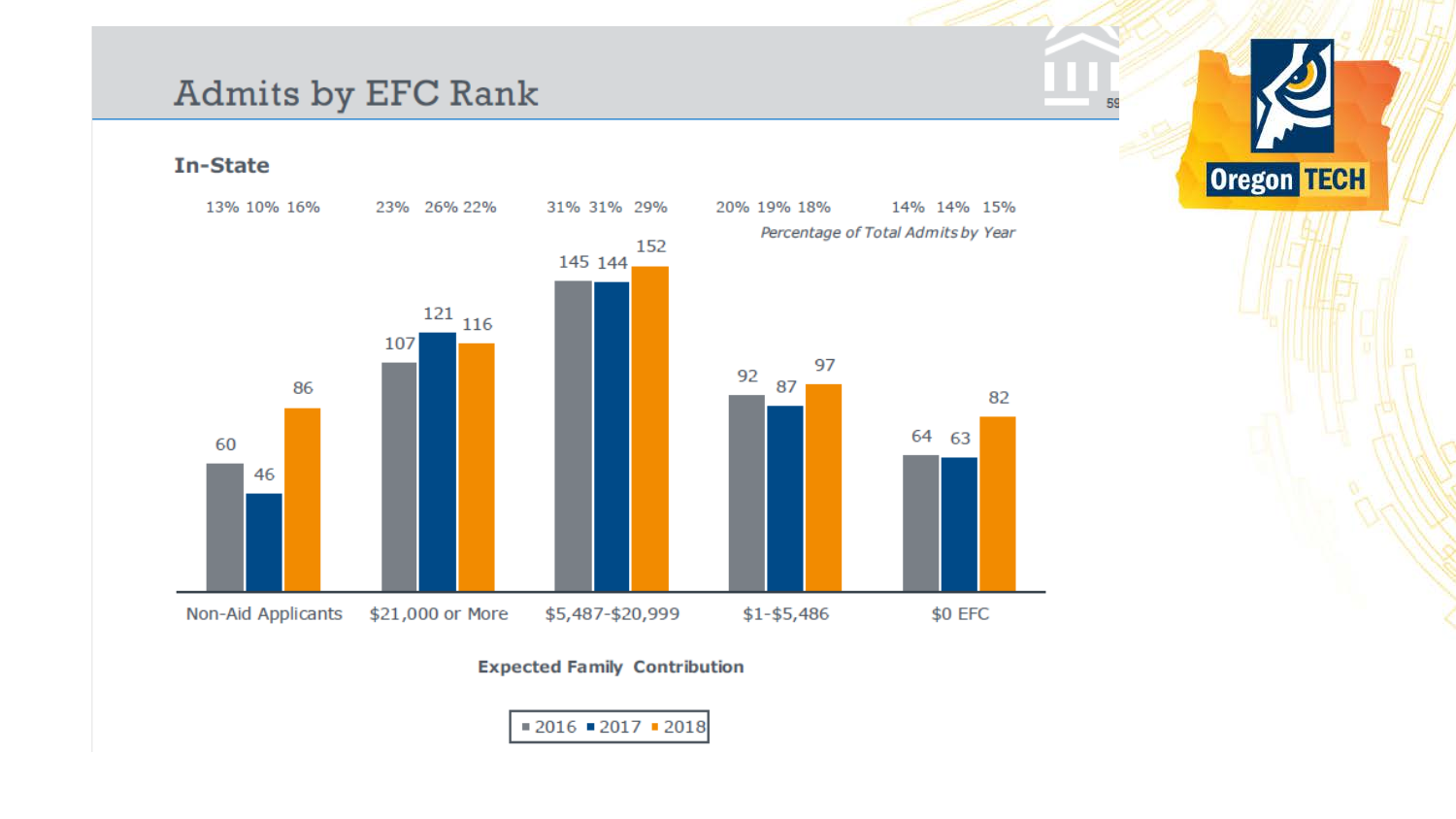